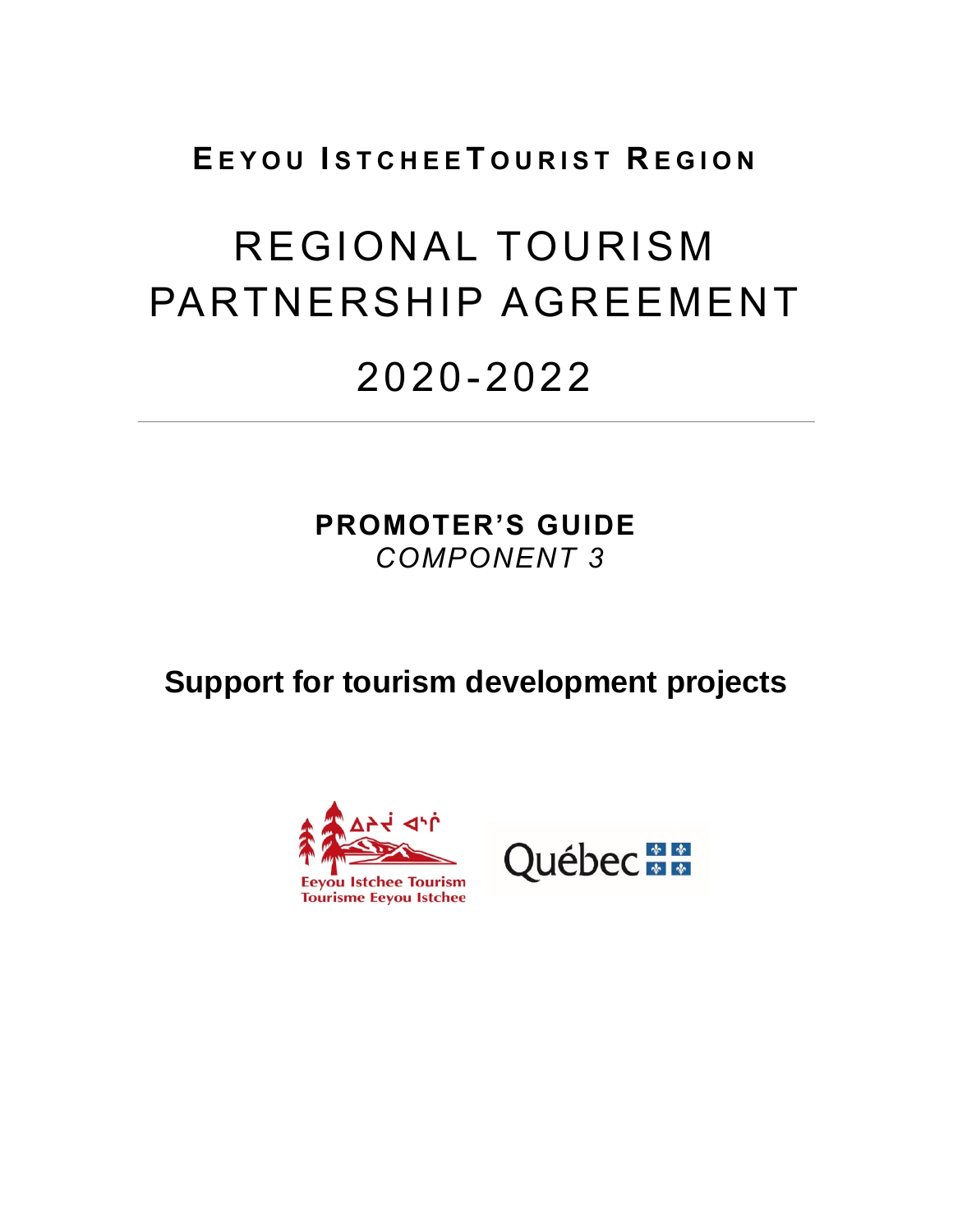## **TABLE OF CONTENTS**

| 3. PURPOSE AND OBJECTIVES OF THE PARTNERSHIP AGREEMENT .2 |  |
|-----------------------------------------------------------|--|
|                                                           |  |
|                                                           |  |
|                                                           |  |
|                                                           |  |
|                                                           |  |
|                                                           |  |
|                                                           |  |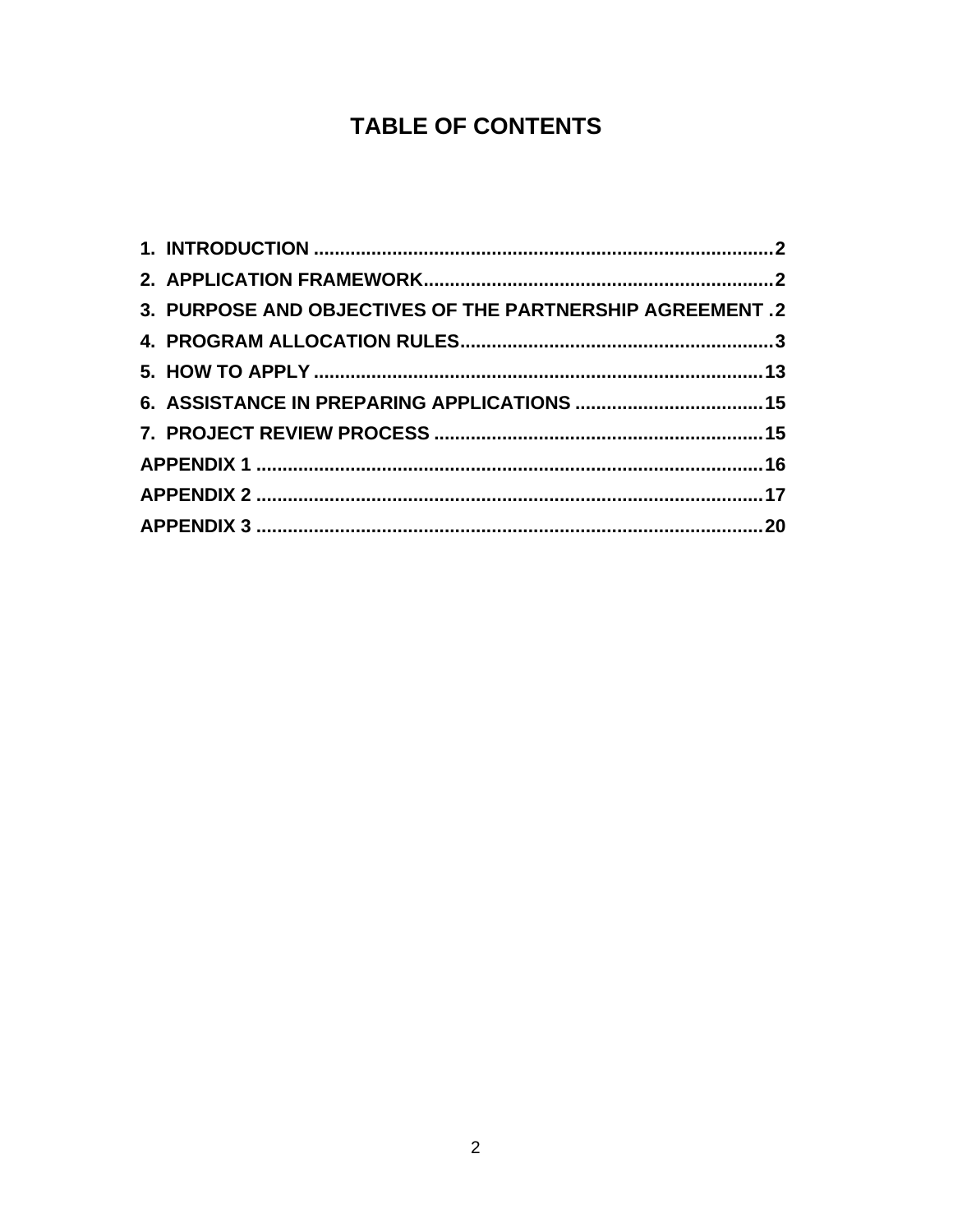### **PROMOTER'S GUIDE**

#### <span id="page-2-0"></span>**1. INTRODUCTION**

The Regional Tourism Partnership Agreement (RTPA) reflects the intention of the **Ministère du Tourisme (MTO**), of **Eeyou Istchee Tourism** and of the **Société de développement de la Baie-James** to work with local partners and businesses to carry out projects to develop the regional tourism offer in accordance with the destination's development priorities.

More specifically, the purpose of the Agreement is to define the commitments of the parties and the terms of support for projects that develop the tourism offer in the Eeyou Istchee tourist region.

#### <span id="page-2-1"></span>**2. APPLICATION FRAMEWORK**

Call for tenders and analysis process will be governed by the rules set out in this document. Project promoters are encouraged to read it carefully.

#### <span id="page-2-2"></span>**3. PURPOSE AND OBJECTIVES OF THE PARTNERSHIP AGREEMENT**

**Purpose:** To support and stimulate the development, renewal and structure of the tourism offer in the **Eeyou Istchee** tourist region.

The **Partners** agree to work collaboratively, in accordance with their respective mandates, to renew and improve the tourism offer in the regions, taking into account measures identified in the tourism industry health response plan or the sector health plans produced by industry partners (ATR-ATS-AITQ).

The projects must be structuring and help to revitalize and improve the region's tourismoffer. They must aim to achieve the following objectives:

- $\triangleright$  Stimulate the regional economy by:
	- $\circ$  maintaining the quality in the tourism offer;
	- o promoting an innovative tourismoffer;
	- o developing new niches for tourism businesses.
- $\triangleright$  Encourage the development of an original, complimentary tourist offer that respects the sustainable development.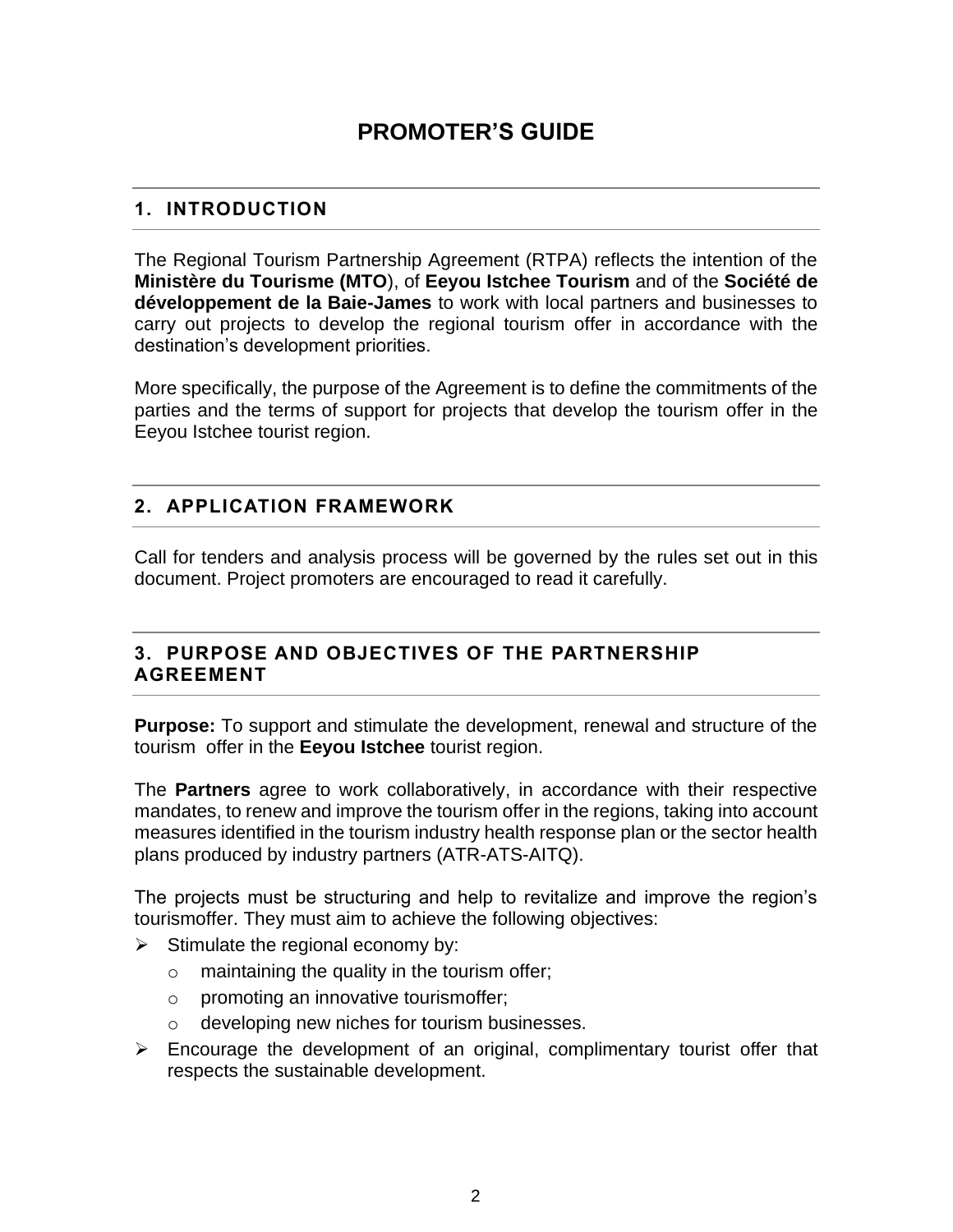#### <span id="page-3-0"></span>**4. PROGRAM ALLOCATION RULES**

#### **ELIGIBLE CLIENTELE:**

- ➢ Tourism SMEs:
	- o For-profit organizations (FPOs) legally constituted in Québec;
	- o Non-profit organizations (NPOs) legally constituted in Québec;
	- o Cooperatives legally constituted in Québec;
- $\triangleright$  Municipalities;<sup>1</sup>
- ➢ Indigenous communities, organizations and nations recognized by the National Assembly;
- $\triangleright$  All groups of this clientele;
- ➢ **Regional tourism associations (ATR)**, are eligible only for project studies and structuring the regional tourism supply, and must have financial partners for each of the projects submitted.

#### **ELIGIBLE PROJECT CATEGORIES:**

- ➢ Attractions, activities and equipment;
- ➢ Studies;
- $\triangleright$  Structuring the regional tourismoffer;
- ➢ Accommodations;
- ➢ Festivals and events;
- ➢ Consulting services;
- $\triangleright$  Digital business development.

<sup>&</sup>lt;sup>1</sup> The designation of municipality includes the municipalities, cities, towns, villages, parishes, townships, united townships, northern villages, unorganized territories, regional county municipalities (RCM), metropolitan communities, inter-municipal boards and the corporations or organizations where a municipal corporation appoints the majority of its members or contributes to more than half of its financing, the groups of such municipalities, corporations or organizations.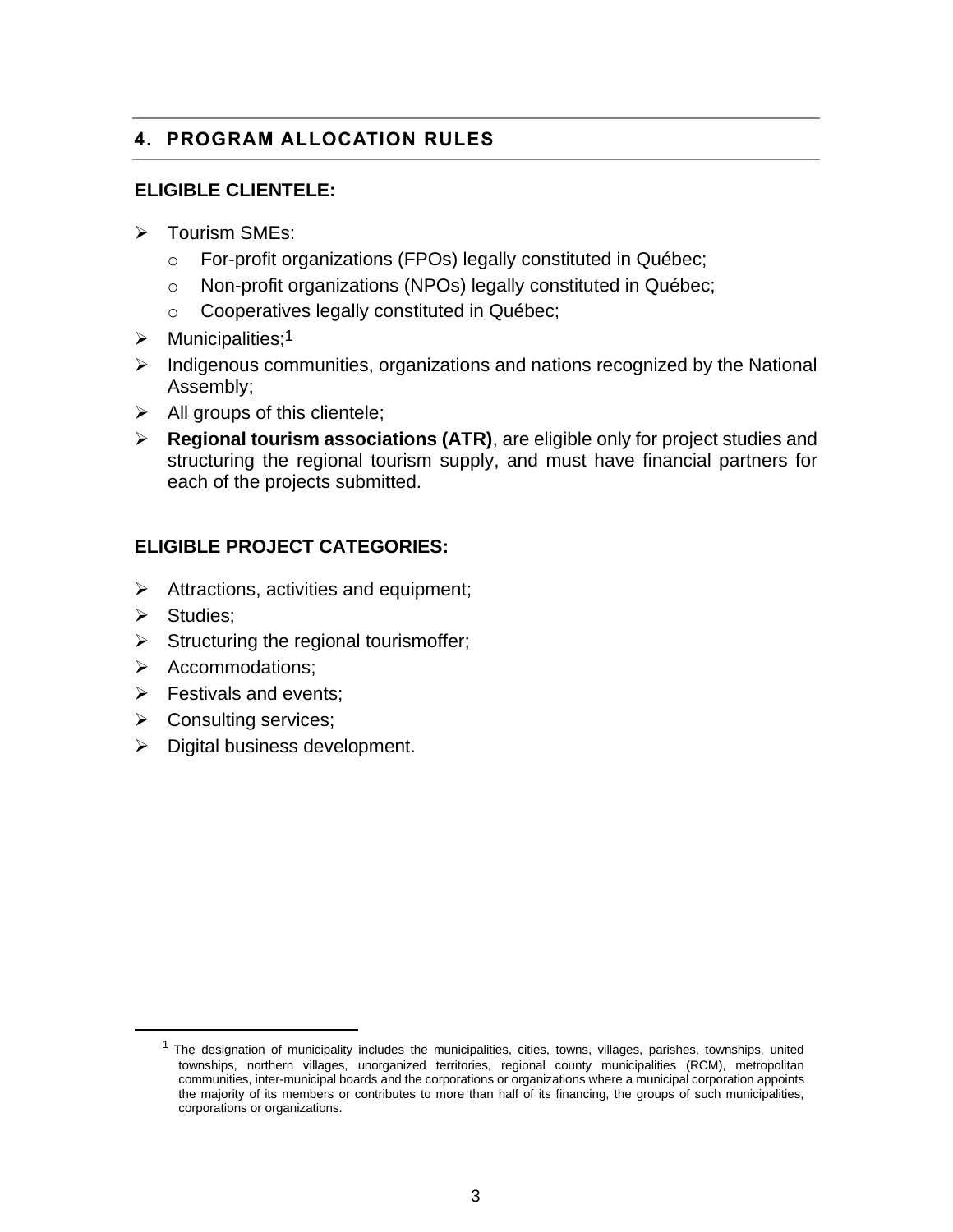#### **DEFINITIONS AND DESCRIPTIONS OF CATEGORIES:**

Projects must comply with one of the following seven categories. Also eligible in each of these categories, the majors projects requiring the adaptation to the new sanitation measures.

#### **Attractions, activities and facilities**

This category refers to all components including in the area's tourism offer.

Eligible initiatives:

- ➢ Projects for the consolidation, implementation, expansion or modernization of an attraction, facility, activity or tourist services.
- ➢ Projects involving construction, expansion or improvement of a tourist infrastructure.

Minimum eligible project cost: \$**15,000** Maximum financial support per project: \$**100,000**

#### **Studies**

Financial assistance may be granted for conducting studies that require specific expertise to increase the development of the tourism offer and to validate the financial viability of a project. The project under study must support regional priorities and have an impact on tourism development in the area. The study must be conducted by a consulting firm or a recognized organization in the tourism and/or economic industry, following a call for tenders.

**Are excluded**; the business plan, marketing plan, local and regional development plans as well as studies and surveys required for funding applications in other programs or to meet another department's requirements.

Minimum eligible project cost: \$**15,000** Maximum financial support per project: \$**50,000**

#### **Structuring the regional tourism offer**

To support the regional development priorities of the tourism offer, identified in the ATR development plan, one-time financial assistance may be granted to regional structuring projects. The theme must be representative of the region and have an impact on more than one community. The project must demonstrate an ability to generate benefits for a number of partners. It must be coordinated by the ATR or any other entity recognized or accepted by the management committee. These projects must have the financial support of various organizations or businesses in the area.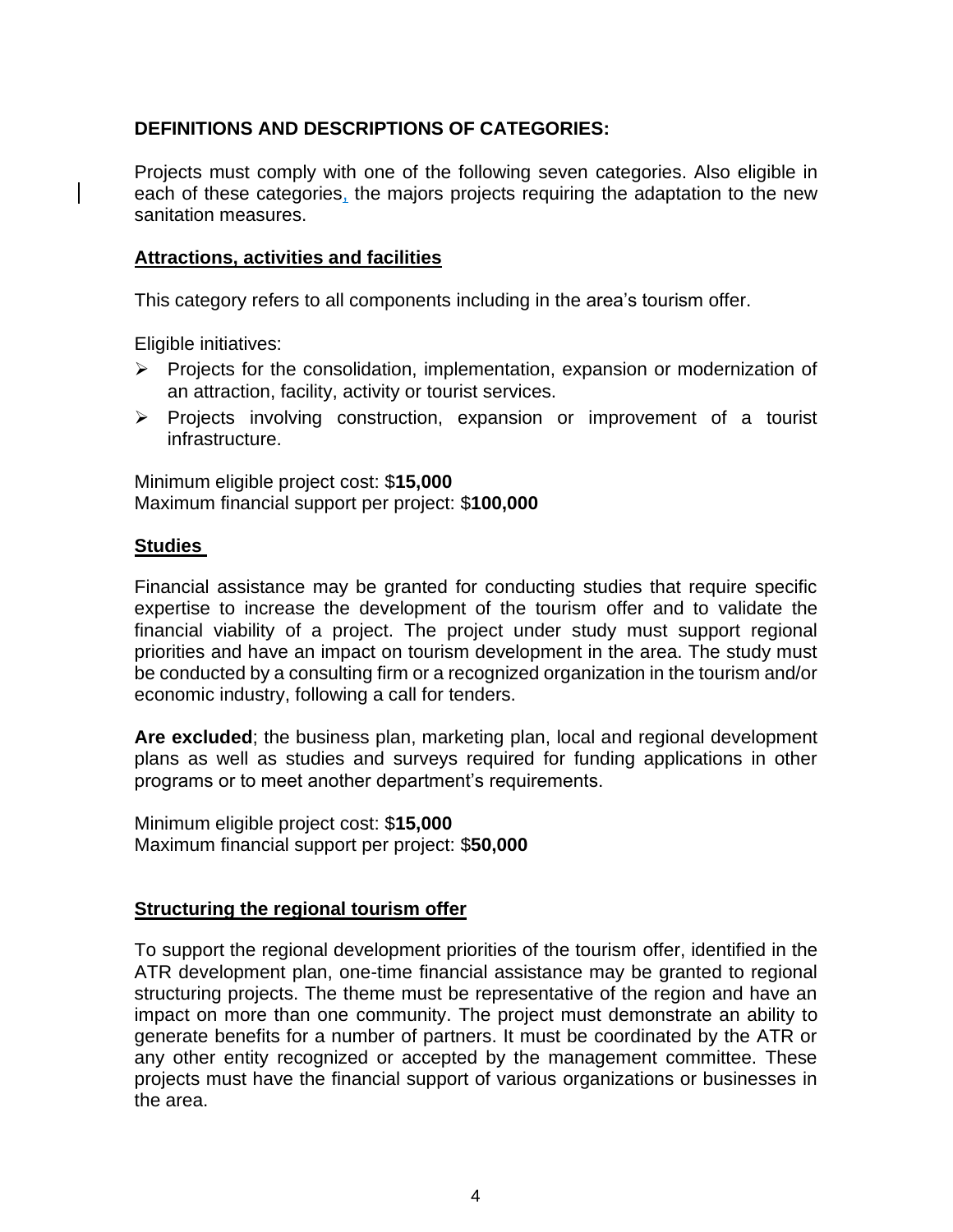Projects associated with implementing tourist routes and circuits, developing a themed product or any other project demonstrating a structuring of the tourism offer. The sustainability of the project must be demonstrated and spread over more than three (3) years.

Minimum eligible project cost: \$**15,000** Maximum financial support per project: \$**100,000**

#### **Accommodations**

Submitted projects must give structure to a specific area, raise the quality level of the accommodation sector, extend the period of stay or offer new services adapted to clienteles.

It should be noted that an accommodation project in the context of a vacation product in a natural setting, i.e. a stay in a natural environment with various forms of tourist accommodations (outfitter, hotel, inn, camping, yurt, non-traditional accommodation, etc.) and offering the possibility of discovering a region through adventure activities, cultural activities and regional products is favoured.

Minimum eligible project cost: \$**15,000** Maximum financial support per project: \$**100,000**

#### **Festivals and events**

Financial assistance to hold the event could be granted to festivals and events considered to be relevant at the regional level.

A tourist festival or event refers to a public event, produced and held in Québec, organized around a theme and/or a program of activities that generate significant visitor traffic (excursionists and tourists) and that animate the destination. One-time festivals and events that demonstrate a capacity to generate significant visitor traffic (excursionists and tourists) and that animate the destination could be considered.

For festival and event infrastructure projects, refer to the elements described under "Attractions, activities and equipment."

Minimum eligible project cost: \$**15,000** Maximum financial support per project: \$**50,000**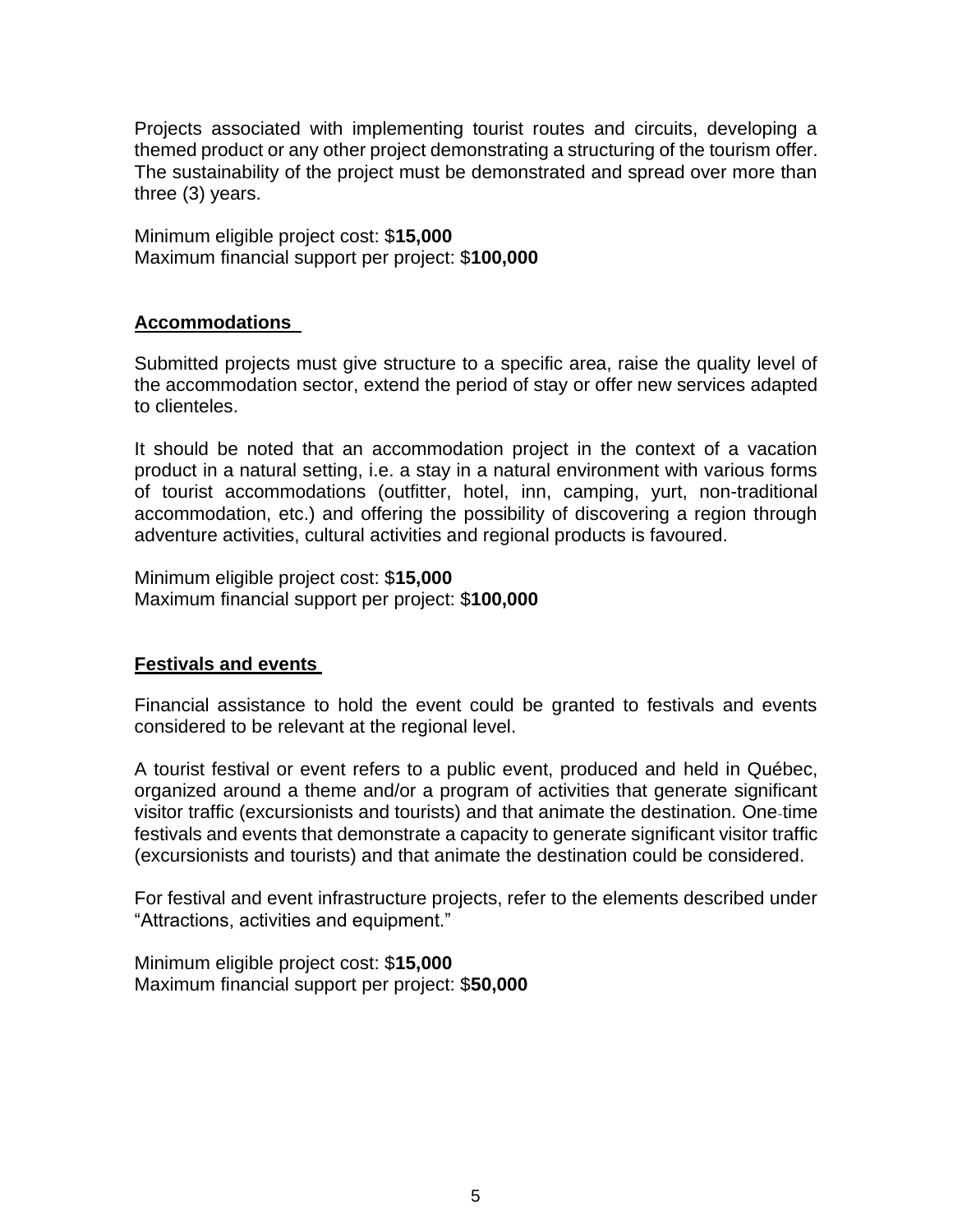#### **Consulting services**

Financial assistance may be granted to hire a consultant for coaching, for consulting services to assist in adopting better business practices, developing workforce competencies, improving the quality of client services, supporting the development of a new project or activity.

Minimum eligible project cost: \$**15,000** Maximum financial support per project: \$**50,000**

#### **Digital business development**

Financial assistance for the digital development of a business to increase virtual/digital interactions (reduce physical contact and health risks) with clients while maintaining emphasis on the customer experience.

This includes the implementation of digital applications (e.g. automated pay station, virtual card, check-in terminal, robot for delivery, etc.).

Minimum eligible project cost: \$**15,000** Maximum financial support per project: \$**50,000**

#### **INELIGIBLE PROJECTS**

- $\triangleright$  Restaurant service and retail business projects;
- $\triangleright$  Tourism signs and hospitality projects;
- ➢ Projects already completed or in the process of being completed at the time of application;
- $\triangleright$  Development of training content;
- $\triangleright$  Projects in the gaming sector;
- ➢ Projects related to the sale and consumption of alcohol.

Notwithstanding the foregoing, financial assistance may take into account, in the context of an agritourism or culinary tourism project, the work related to the facilities and equipment required to sell products from these types of projects, these components being essential to the visitor experience in this area.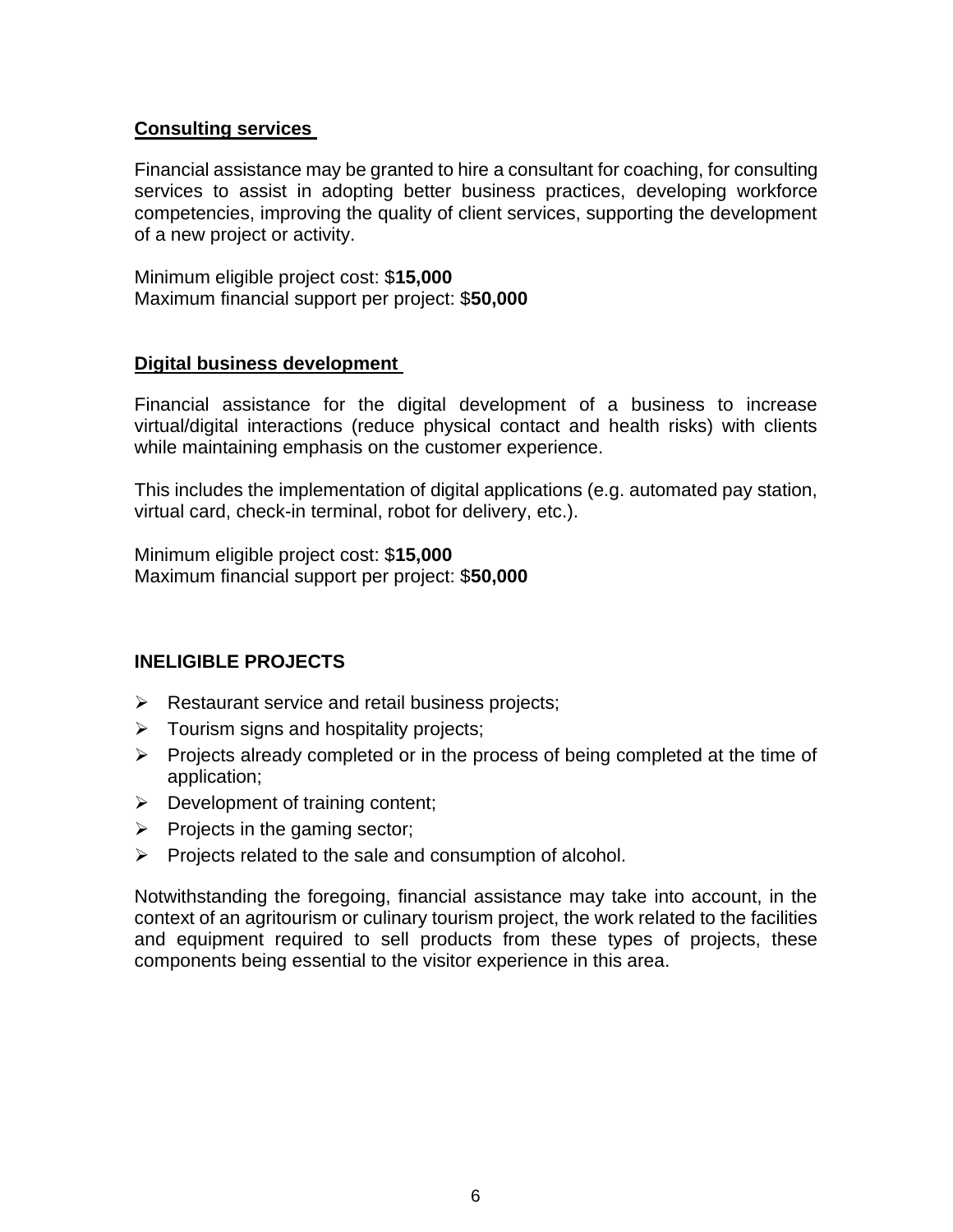#### **ELIGIBLE COSTS FOR EACH PROJECT CATEGORY**

#### **Attractions, activities, equipment and accommodations:**

- ➢ Professional fees for construction plans and specifications, interior or exterior design, conceptual design (exhibition, show, facility), specialized studies (soil, environment, structure, equipment) and other relevant elements;
- ➢ Construction work (new, expansion, restoration, recycling, access for persons with reduced mobility, etc.);
- $\triangleright$  Interior or exterior renovation work;
- ➢ Purchase and installation of specialized equipment or furniture;
- ➢ Purchase of land;
- ➢ Costs related to the Politique d'intégration des arts à l'architecture (art and architecture integration policy);
- ➢ Professional fees of specialized firms or consultants;
- $\triangleright$  The non-refundable portion of taxes related to eligible costs.

#### **Studies and consulting services:**

- ➢ Professional fees of specialized firms or consultants to conduct specific studies on the development of a region's tourism offer or guidance to support the improvement of the quality of services and products;
- $\triangleright$  The non-refundable portion of taxes related to eligible costs.

#### **Structuring the regional tourism supply:**

- ➢ Professional fees of specialized firms or consultants;
- ➢ Travel costs (comparable to those of the ATR), overhead expenses, salaries and employee benefits of the promoter's human resources specifically assigned to carry out the project;
- ➢ The non-refundable portion of taxes related to eligible costs.

#### **Festivals and events:**

- ➢ Travel costs (comparable to those of the ATR), overhead expenses, salaries and employee benefits of the promoter's human resources;
- ➢ Programming costs;
- $\triangleright$  Costs related to site design;
- ➢ Equipment rental costs;
- $\triangleright$  Actual operating costs;
- $\triangleright$  Promotion, advertising and marketing costs;
- $\triangleright$  The non-refundable portion of taxes related to eligible costs.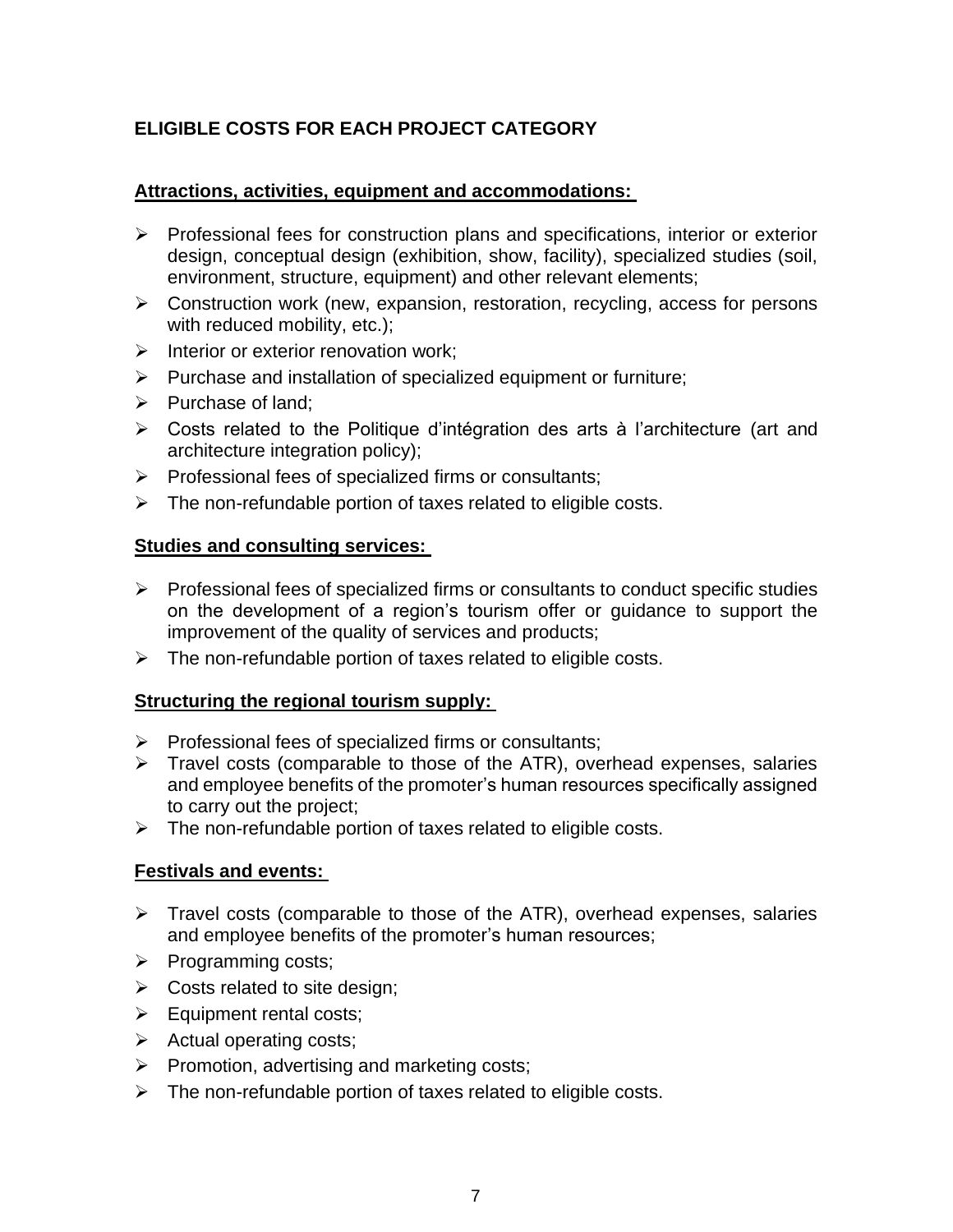#### **Digital business development:**

In terms of preliminary support:

- ➢ Professional fees of specialized firms or consultants for conducting specific studies on digital development for a business;
- $\triangleright$  Travel costs of the firm or consultant to carry out the project;
- $\triangleright$  The non-refundable portion of taxes related to eligible costs.

In terms of implementation:

- ➢ Professional fees for supporting and implementing proposed solutions;
- ➢ Purchases of technological or other equipment to use as the solution;
- $\triangleright$  Subscription to "cloud computing" services if the solution is available in this technology;
- ➢ Purchase of hardware or software or mobile application to increase the level of client interaction;
- ➢ Purchase of an ERP system;
- ➢ Purchase of e-commerce software;
- ➢ Travel costs (comparable to those of the ATR), overhead expenses, salaries and employee benefits of the proponent's human resources specifically assigned to carry out the project;
- ➢ Professional fees related to the training or development of human resources responsible for or related to the implementation of the digital development project;
- ➢ The non-refundable portion of taxes related to eligible costs;
- ➢ For the infrastructure projects, refer to the elements described in "Attractions, activities and equipment."

#### **INELIGIBLE COSTS**

#### **Attractions, activities, equipment and accommodations:**

- ➢ Costs related to working capital, debt service, operating losses, capital losses or the redemption of capital;
- $\triangleright$  Costs related to compliance with standards (other than those issued in health plans proposed by the Gouvernement du Québec or a partner thereof), asset maintenance and compliance with regulations;
- $\triangleright$  Donations and contributions in kind or in services:
- ➢ Transfer of assets;
- ➢ Purchase of vehicles or rolling stock;
- ➢ Rights of way, easements and other related costs;
- ➢ Salaries and the promoter's regular operating and management costs;
- $\triangleright$  Promotion, advertising and marketing costs;
- $\triangleright$  The refundable portion of taxes related to eligible costs.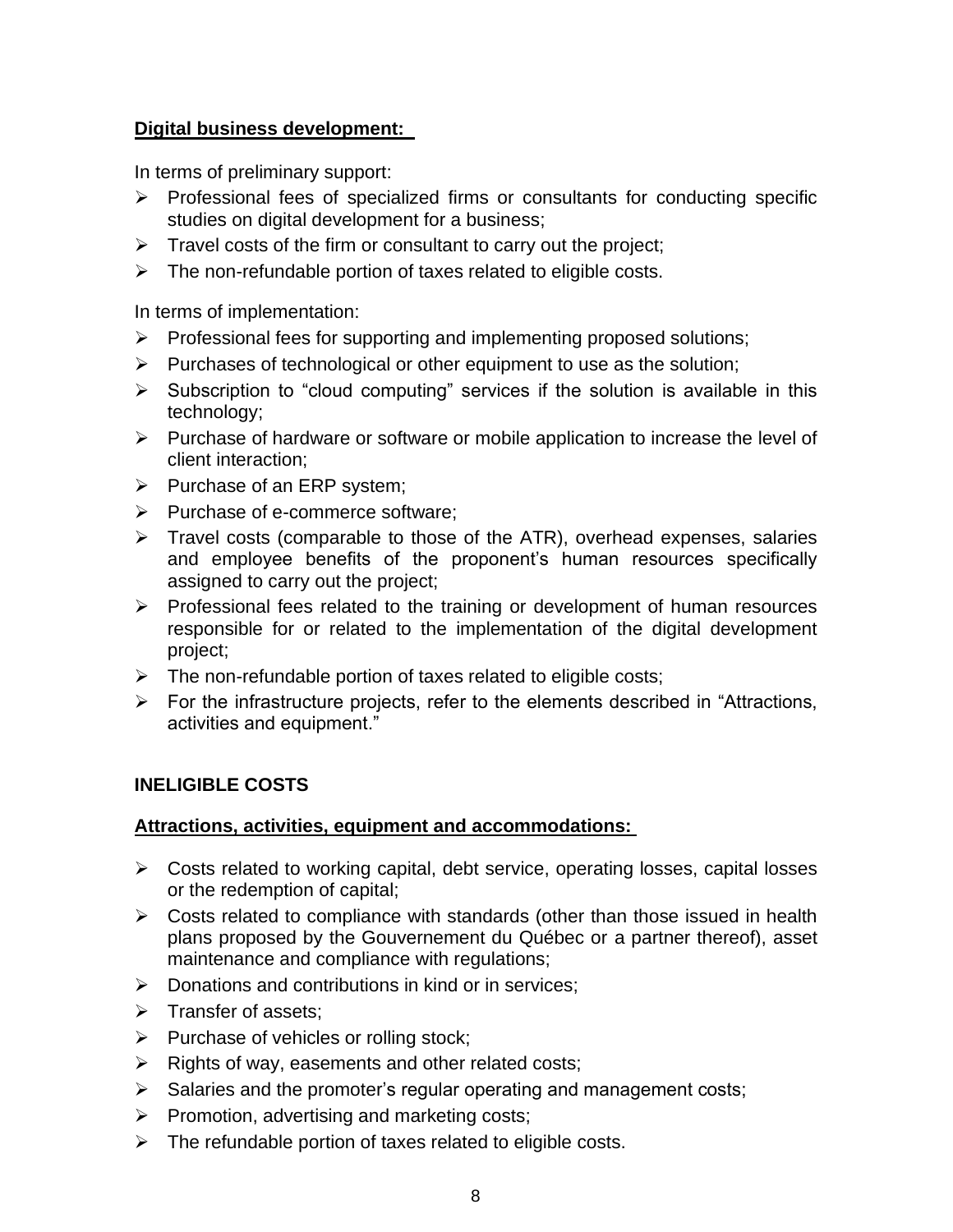#### **Studies and consulting services:**

- ➢ Salaries and the promoter's regular or project-related operating and management costs;
- ➢ Donations and contributions in kind or in services;
- $\triangleright$  The refundable portion of taxes related to eligible costs.

#### **Structuring the regional tourism offer:**

- ➢ Costs related to working capital, debt service, operating losses, capital losses or the redemption of capital;
- ➢ Donations and contributions in kind or in services;
- $\triangleright$  Purchase of vehicles or rolling stock;
- $\triangleright$  Technology development such as mobile applications;
- $\triangleright$  The refundable portion of taxes related to eligible costs;
- $\triangleright$  Specifically, for structuring projects, promotion, advertising and marketing costs are not eligible.

#### **Digital business development:**

- ➢ Costs related to working capital, debt service, operating losses, capital losses or the redemption of capital;
- $\triangleright$  Costs related to compliance with standards (other than those issued in health plans proposed by the Gouvernement du Québec or a partner thereof), asset maintenance and compliance with regulations;
- $\triangleright$  Salaries and the promoter's regular operating and management costs;
- ➢ The costs to purchase or lease land, buildings or facilities;
- $\triangleright$  Capital expenditures related to the acquisition of equipment;
- $\triangleright$  The costs to purchase bandwidth;
- ➢ Costs related to a sales commission on online sales or booking platforms are excluded;
- ➢ Development of video games and technology infrastructure;
- $\triangleright$  The implementation of server rooms;
- $\triangleright$  Donations and contributions in kind or in services;
- ➢ Transfer of assets;
- ➢ Cost overruns;
- $\triangleright$  Legal costs.

#### **MINIMUM ELIGIBILITY CONDITIONS:**

The project must be carried out in the **Eeyou Istchee** tourist region;

The target market of the project must be predominantly tourist clientele;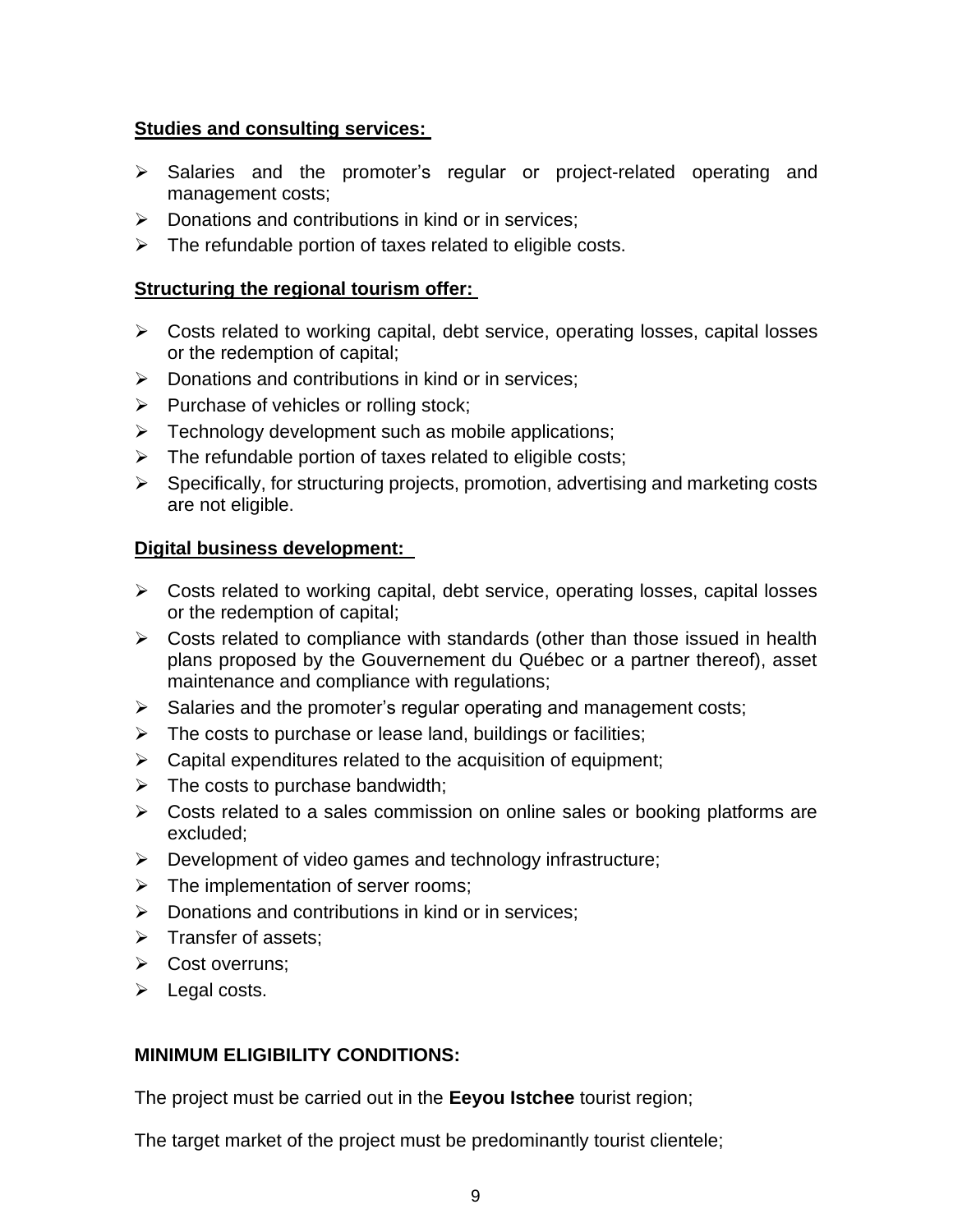A comprehensive business plan demonstrating financial viability must be included;

The promoter must provide a minimum capital outlay contribution of 10% or 5% (Indigenous community, organization or nation) of the total cost of the project submitted;

The project must comply with the laws and regulations in force in Québec.

#### **DESCRIPTION OF FINANCIAL ASSISTANCE:**

The RTPA's financial contribution is **a grant**.

#### **Capital outlay**

The financing of each project must include a capital outlay from non-governmental sources (a private-sector contribution) from the beneficiary of at least 10% of the total cost of the project.

In the case of an organization from an Indigenous community or nation, the minimum capital outlay required is 5%.

The capital outlay from the promoter, including that of its partners (community, private sponsorships), if applicable, cannot be from:

- ➢ Sources considered in the total government assistance, detailed below;
- $\triangleright$  A transfer of assets:
- $\triangleright$  A contribution in kind or in services.

#### **Total government and ATR assistance**

The total financial assistance consists of the contributions from municipal entities, all departments and agencies of the Gouvernement du Québec and the federal government, including repayable financial assistance considered at 50% of its value, granted specifically for the project.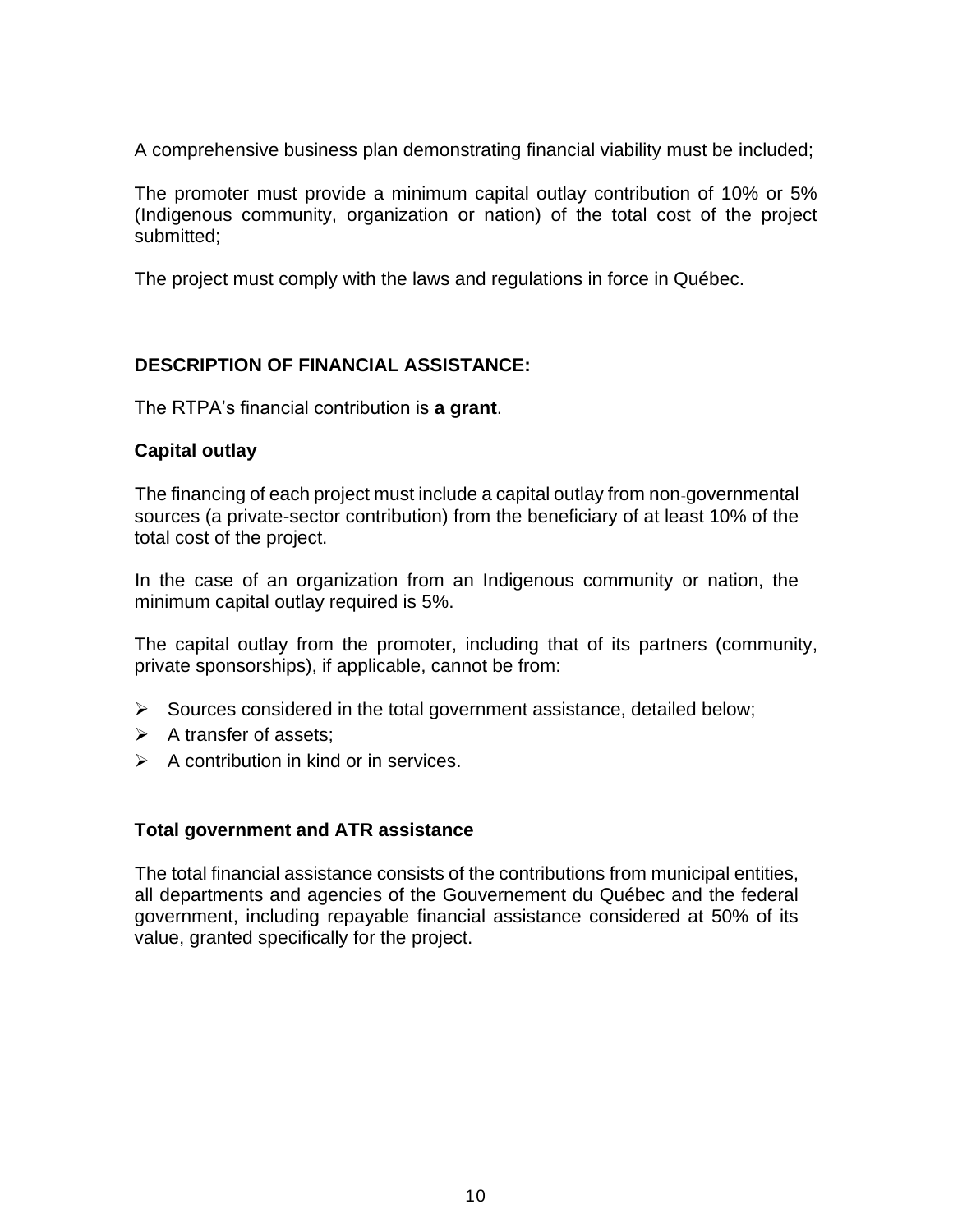The following table summarizes the percentages applicable to the capital outlay and the stacking rules according to the eligible clientele.

| <b>Eligible clientele</b>                       | <b>Minimum capital</b><br>outlay | <b>Maximum total of</b><br>government assistance                  |
|-------------------------------------------------|----------------------------------|-------------------------------------------------------------------|
| <b>FPO</b>                                      | 10%                              | 90%                                                               |
| <b>NPO</b>                                      | 10%                              | 90%                                                               |
| Cooperative                                     | 10%                              | 90%                                                               |
| Indigenous community,<br>organization or nation | 5%                               | 95%                                                               |
| Grouping of clienteles                          | 10%                              | Depending on the type of<br>organization, the lowest %<br>applies |

#### **RTPA level of financial assistance**

The maximum percentage of financial assistance granted to a project is 70%.

#### **Minimum eligible costs**

The RTPA assistance is calculated on eligible project costs.

#### **Increase in financial assistance**

Under no circumstances may the financial assistance be increased to offset cost overruns on approved projects.

#### **Memorandum of understanding**

Selected projects will be subject to a memorandum of understanding between the lender and the promoter. This memorandum of understanding will set forth the conditions for payment of financial assistance and the obligations of the parties. An example of the memorandum of understanding is available upon request.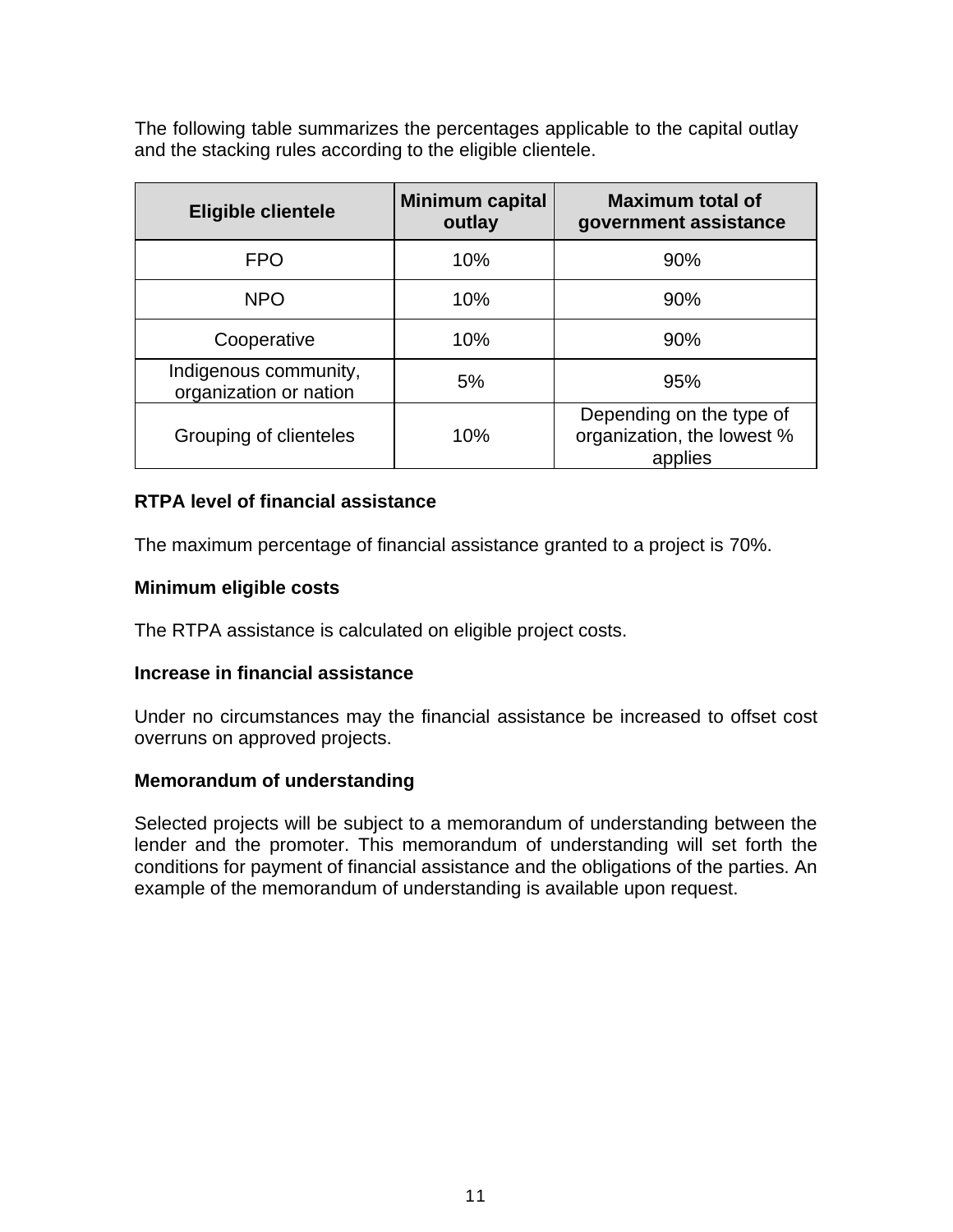#### **Special rules**

If applicable, the projects are subject to the following rules, detailed in Appendix 3:

#### ▪ **RULES CONCERNING THE AWARDING OF CONTRACTS**

The financial assistance granted to a project is subject to the obligation to proceed with a request for public tender for the awarding of a construction contract when it is of \$100,000 or more.

#### ▪ **POLITIQUE D'INTÉGRATION DES ARTS À L'ARCHITECTURE**

All construction or expansion projects (of which the cost is \$150,000 or more) of a building or site that is open to the public, in totality or in part, for the purposes of information, recreation or obtaining a product or service are subject to the policy.

#### ▪ **EQUAL ACCESS PROGRAM**

Financial assistance of \$100,000 or more granted to an FPO with more than 100 employees must include a stipulation committing the organization to implement an equal access program in accordance with the Charter of human rights and freedoms.

#### ▪ **SUSTAINABLE DEVELOPMENT PRINCIPLES**

Projects must demonstrate that they address the broad themes of sustainable development, i.e. economic, social and environmental.

#### **SELECTION CRITERIA**

Each eligible project will be evaluated according to the following criteria:

- $\triangleright$  Alignment between the project and the objectives aimed by this program (see points 3 of this guide);
- ➢ Project's structuring character (drawing power, local, regional and sector-based scope, tangible benefits, collaboration with other partners, job creation, extension of the season, etc.);
- ➢ Project's innovative character (new dimension added to current tourism offer, new trends not offered by the competition);
- ➢ Project quality in terms of concept, product and services;
- ➢ Project's structure and financing package (promoter's contribution, thorough search for financing, the pertinence of the assistance requested, financial health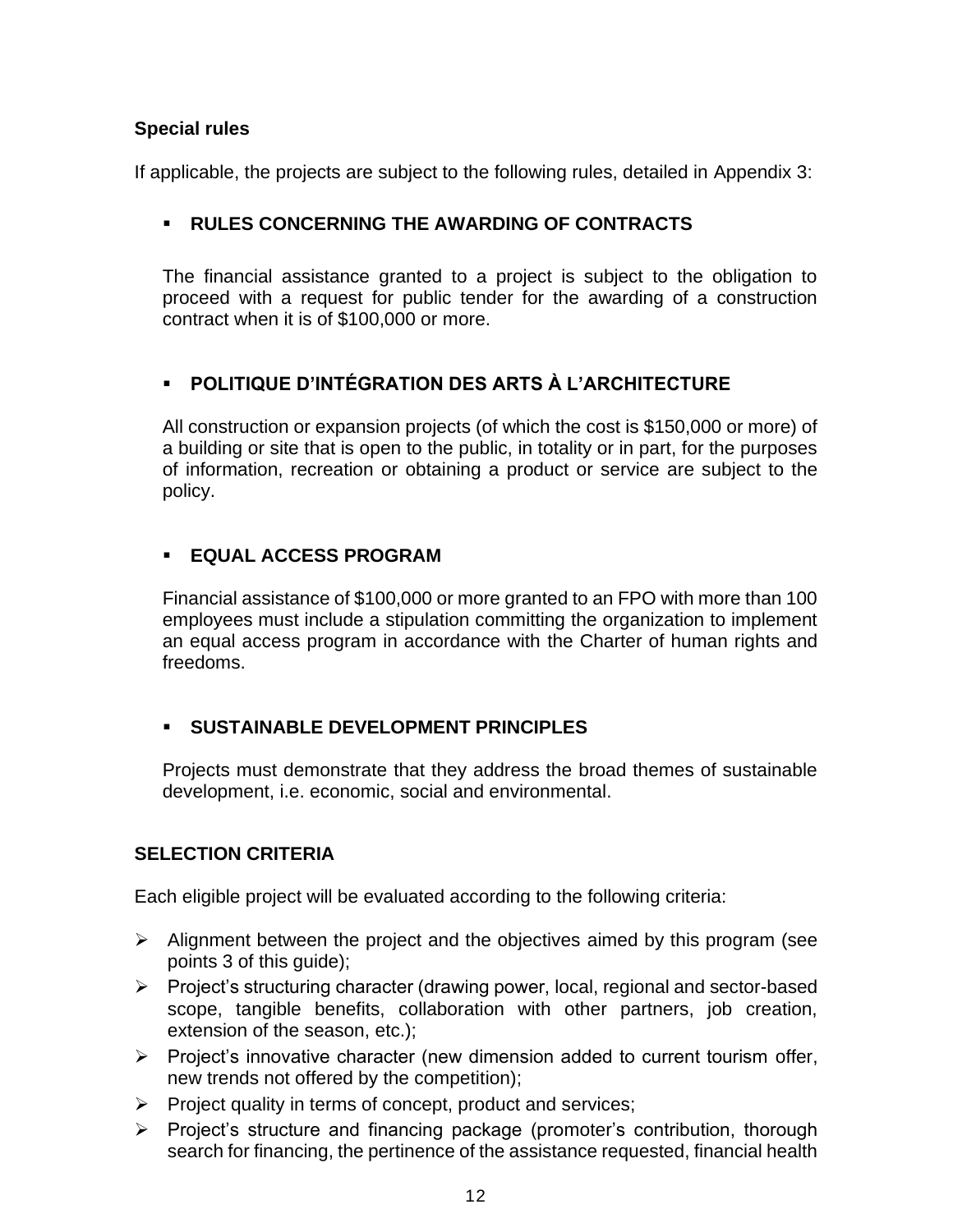of the business or the promoter, reliable and realistic financial data, selffinancing perspectives, community support, etc.);

- ➢ Project suitability (significant tourist clientele and its diversification, large enough market to justify the project, competition, quality of the offer, marketing strategy, significant benefits, networking, etc.);
- $\triangleright$  Project feasibility (realistic schedule, marketing strategy, quality of the business plan or study design, proponent's expertise and experience);
- $\triangleright$  Consideration of the principles of sustainable development;
- $\triangleright$  The promoter must be a Cree beneficiary under the James Bay and Northern Québec Agreement and must be 18 years of age OR the organisation must be Cree owned (more than 50% of the business).

#### <span id="page-13-0"></span>**5. HOW TO APPLY**

To submit an application for funding under this program, you must return the complete form: "RTPA 2020-2022 – Application for Financial Assistance – Component 3" available from the Eeyou Istchee Tourism, along with the required documents.

The application form for financial assistance must be sent to: [jsimard@creetourism.ca](mailto:jsimard@creetourism.ca)

The ATR receives the applications for financial assistance on a continuous basis. However, for each year, the specific calls for projects deadlines are as follows:

- $\triangleright$  the January 15<sup>th</sup>;
- $\blacktriangleright$  the March 31<sup>st</sup>,
- $\triangleright$  the September 16<sup>th</sup>,

An incomplete file at the start date of the analysis period will not be processed by the management committee. It will be carried over to the next period.

#### **The following documents must accompany the application:**

- $\triangleright$  Copy of the form completed electronically and signed with any relevant visual elements attached, if applicable, (photographs of existing site, project sketches, etc.);
- $\triangleright$  Copy of the corporate charter;
- $\triangleright$  Copy of the financial statements for the last two (2) years and the most recent interim financial statements, if the business already exists;
- $\triangleright$  Copies of confirmations from financial partners, if available;
- $\triangleright$  Resolution from the organization or business authorizing the signatory of the application for funding under the program and any other document relevant to the application;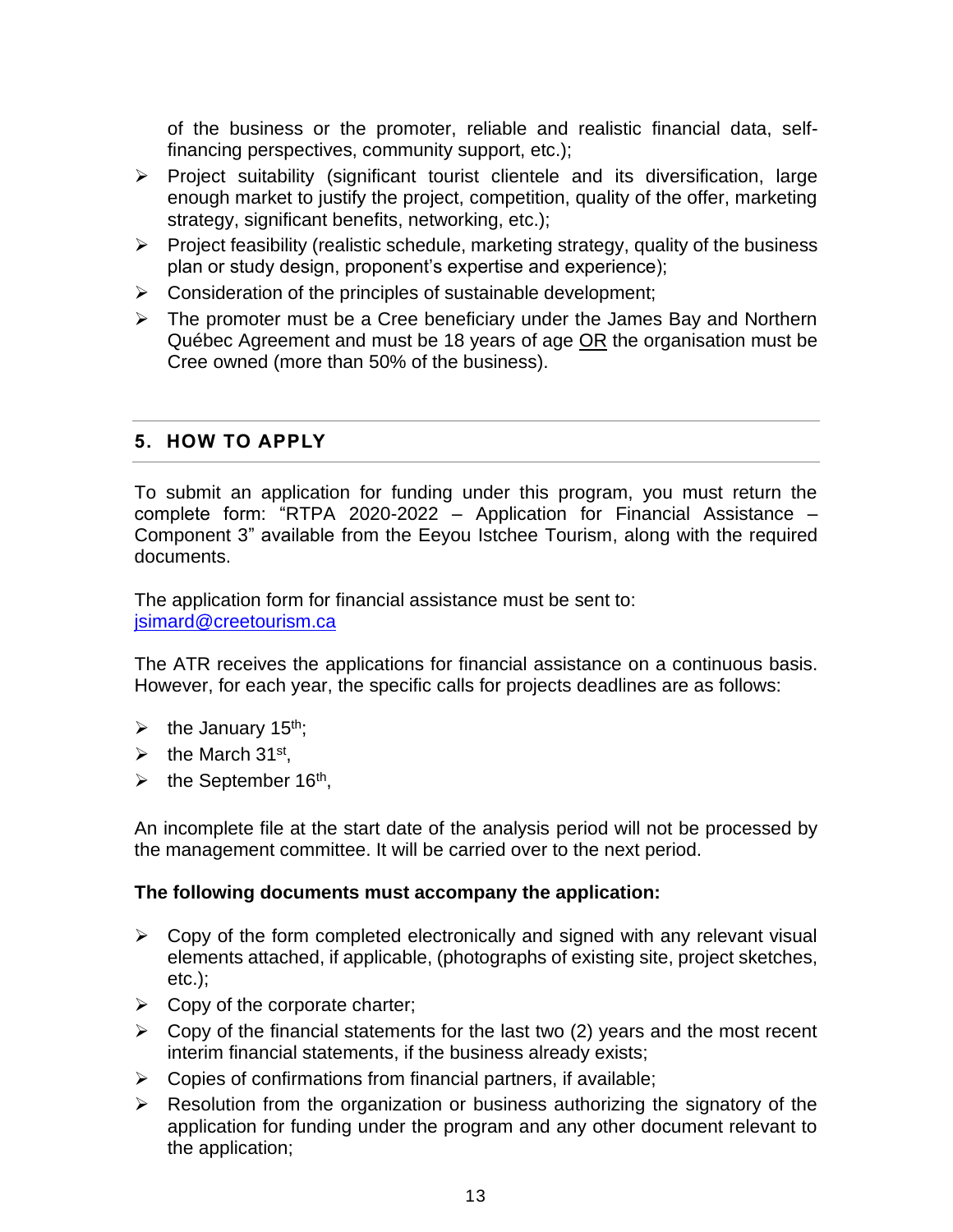- ➢ Demonstrate the support of the community with a letter or band council resolution
- $\triangleright$  Copy of the full business plan for investment and/or infrastructure projects, structuring projects and festival and event projects (see Appendix 2);
- ➢ Copy of tender specifications for study projects or consulting services, including the following elements:
	- o Description of the issue;
	- o Nature and objectives of the study;
	- o Proposed methodology;
	- o Work schedule;
	- o Deliverables.
- ➢ Copies of at least two professional service proposals for project studies and consulting services;
- ➢ Confirmation from the Ministère de la Culture et des Communications in relation to the application or not of the project to the **Politique d'intégration des arts à** [l'architecture](http://www.tourisme.gouv.qc.ca/publications/media/document/aidefinanciere/PASC/MCC-int-arts.pdf) (see appendix 3);
- ➢ List of authorizations, attestations, certificates or permits required by law, regulation or other. For example, Canadian Environmental Protection Act, Québec Environment Quality Act, Act respecting land use planning and development, Act respecting tourist accommodation establishments, etc.:
	- $\circ$  Specify the status of the actions you have undertaken (applications submitted, files under evaluation and authorizations obtained).

#### **Distribution of documents**

The form will be given to each member of the management committee and will serve as the principal basis for evaluation. We encourage you to pay particular attention to it. The business plan, including the proponent's financial data, will be studied by the analysts assigned to the file and their findings will be shared with the members of the management committee. The proponent can also count on the restricted distribution of their data.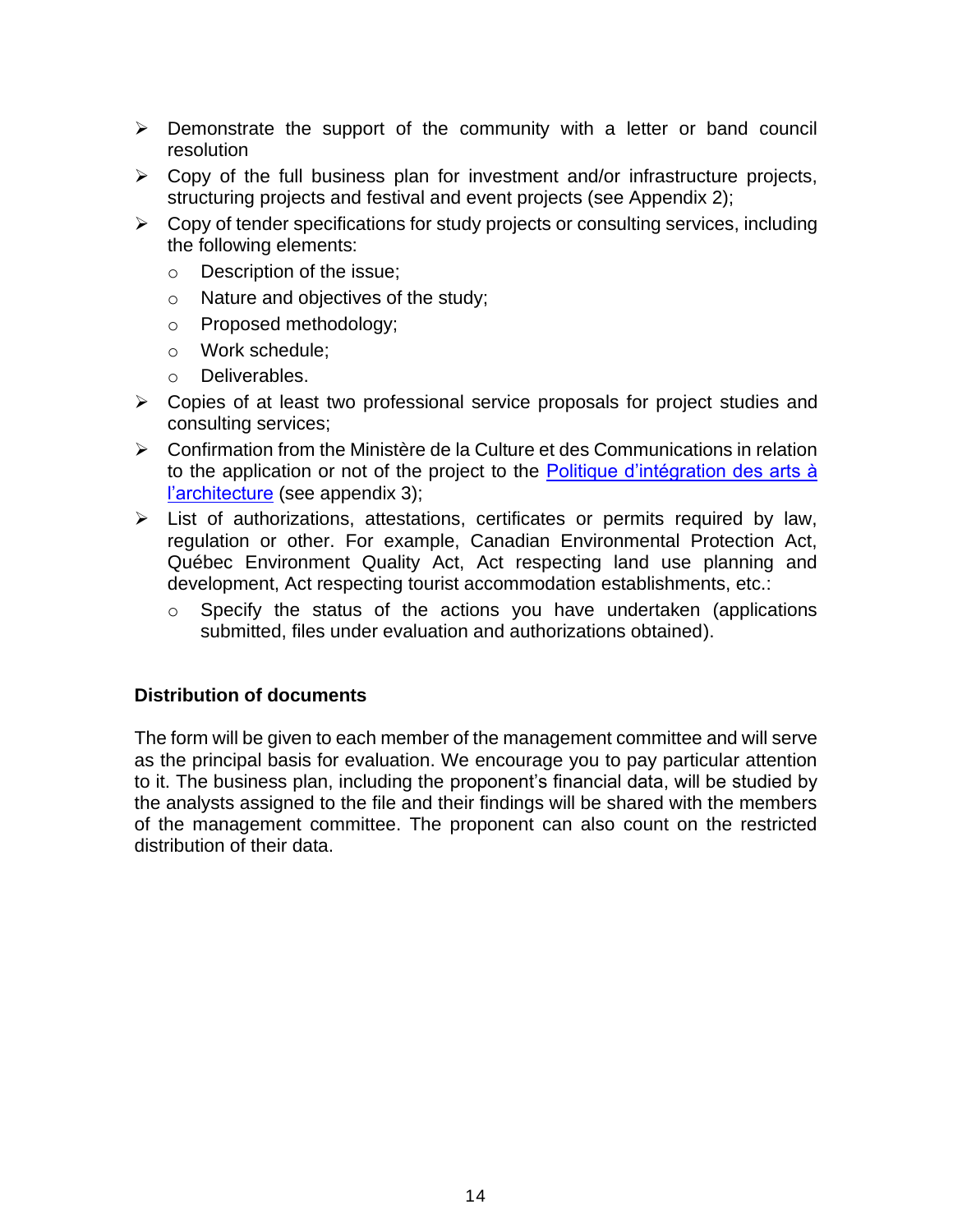#### <span id="page-15-0"></span>**6. ASSISTANCE IN PREPARING APPLICATIONS**

For more information, please contact the Assistant to the Executive Director at Eeyou Istchee Tourism.

**Julie Simard Assistant to the Executive Director** 205 Opemiska meskino P.O. Box 1168

 **:418-745-2220; 4225** :418-745-2240 [Em](mailto:michel.campeano@quebecregion.com)ail: [jsimard@creetourism.ca](mailto:jsimard@creetourism.ca)

#### <span id="page-15-1"></span>**7. PROJECT REVIEW PROCESS**

- ➢ Continuous project submission;
- ➢ Verification of the project's eligibility and request for clarification from the promoter by Eeyou Istchee Tourism;
- ➢ Upon predetermined dates, relevance and financial analysis of the project;
- ➢ Project analysis by the management committee;
- ➢ Recommendation of the management committee;
- ➢ Decision by the lenders and the forwarding of a letter to the promoter (notification letter with the amount granted or rejection letter);
- ➢ Signature of a financial assistance agreement for the selected projects.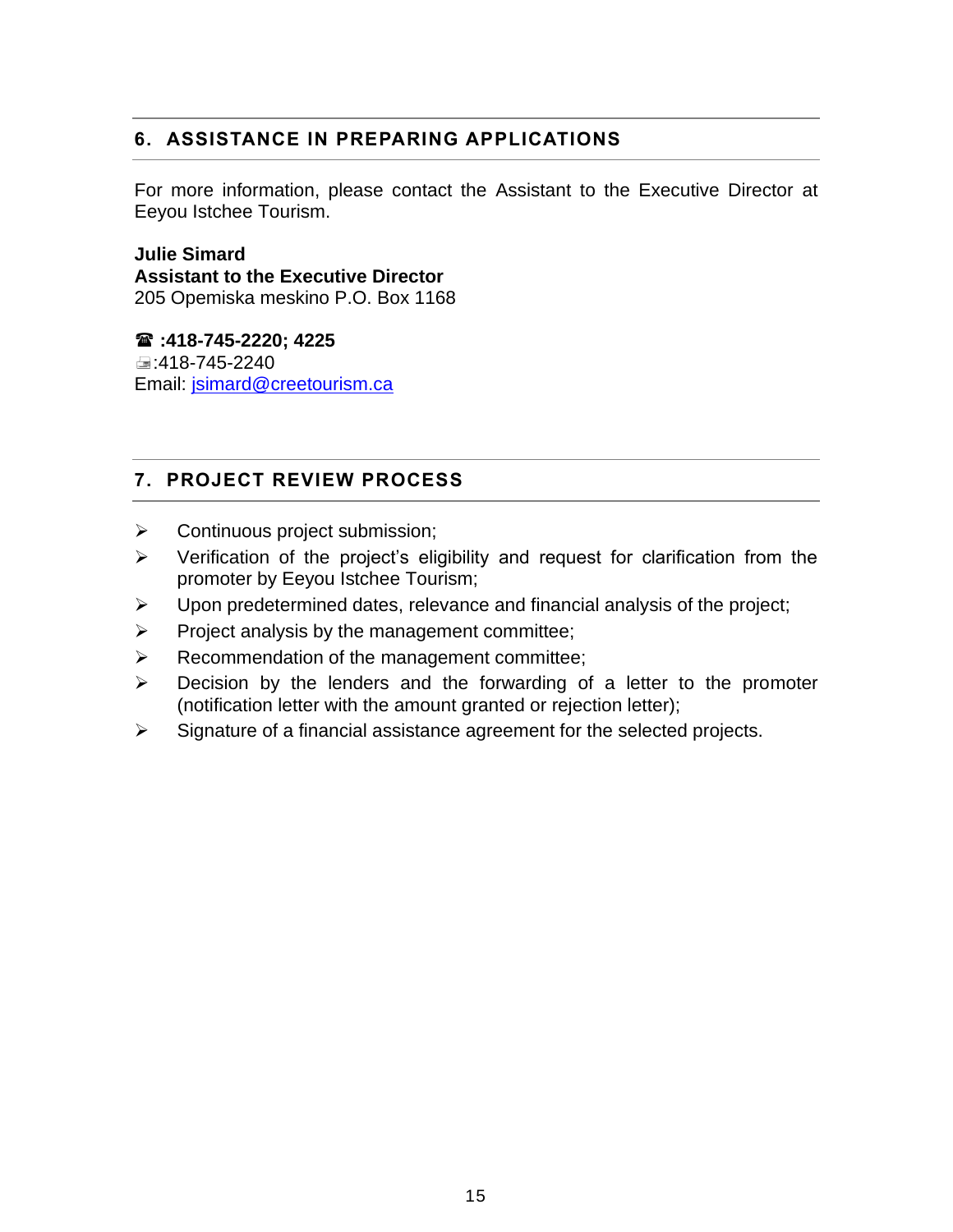## **APPENDIX 1**

#### **Definition of terms**

<span id="page-16-0"></span>STRUCTURING PROJECT: Project that has a regional or even wider impact. It has the capacity to generate other projects and/or foster regional collaboration, has the support of the community and can develop jobs.

TOURIST PRODUCT: A tourist product is a set of tangible services (accommodations, restaurant services, activities, etc.) or intangible services (ambiance, hospitality, activities, etc.) that offers tourists a multitude of stay opportunities.

LOSS LEADER: A loss leader is the main trigger of a tourism experience. It boasts a strong reputation and is the primary motivation for visitor travel.

TOURIST: A tourist is a person who makes a trip outside his/her town/city that lasts one night or more but not more than one year, and who lodges in a commercial or private accommodation.

EXCURSIONIST: An excursionist is a person who makes a return trip the same day outside his/her town/city and travels at least 40 km each way.

TOURISM DEVELOPMENT: Tourism development refers to the notions of implementation (establishment and emergence), consolidation and diversification of a tourist product or service.

STRUCTURING THE TOURISM OFFER: Structuring the tourism offer allows for the development, networking, and/or combining of distinct elements in an integrated system, which becomes a tourism product for marketing.

SUSTAINABLE DEVELOPMENT: Sustainable development is defined as a development model that meets the needs of the present without endangering the ability of future generations to satisfy their own needs. Such development addresses environmental, economic and sociological issues and is now part of every component of the tourism industry.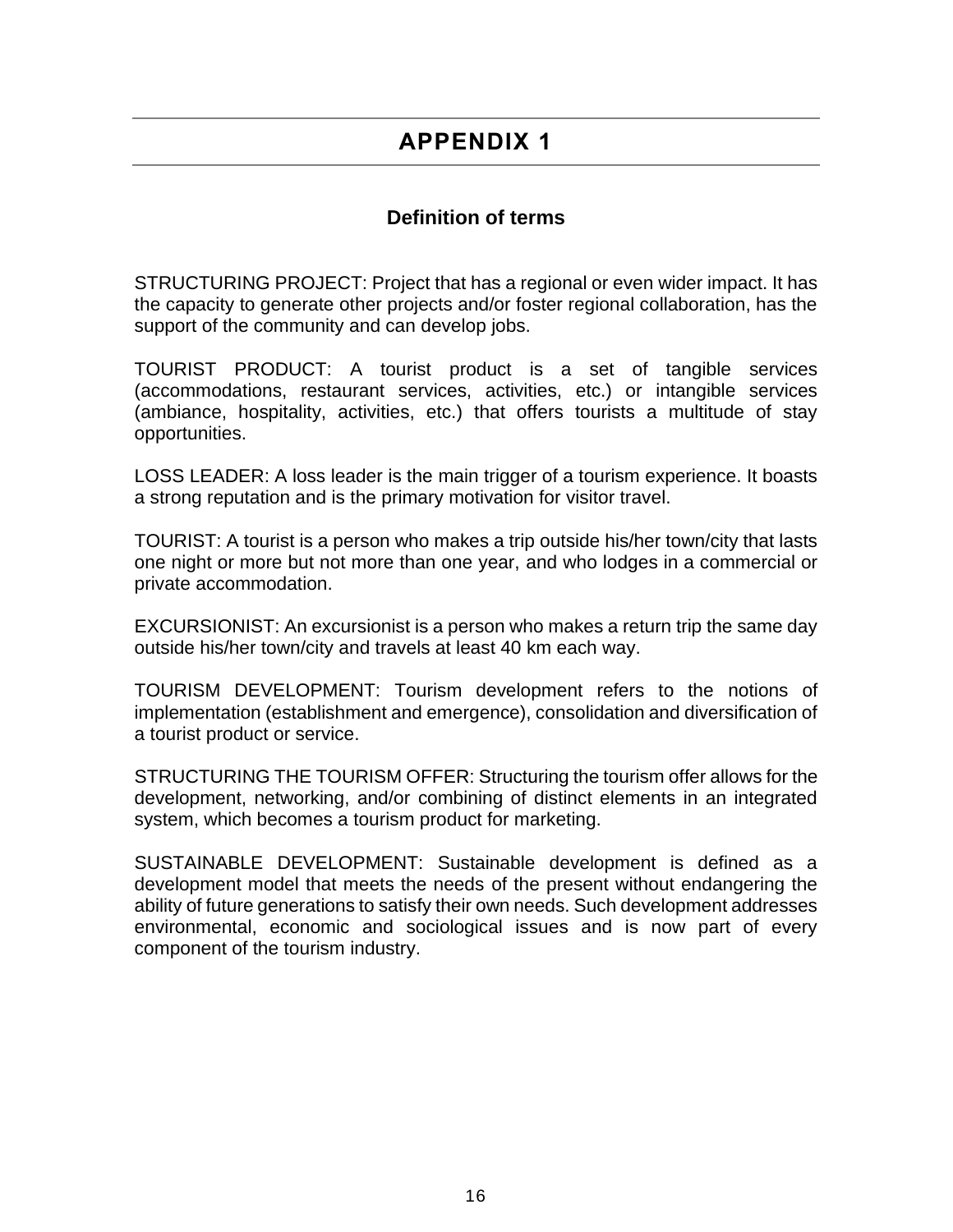## **APPENDIX 2**

## <span id="page-17-0"></span>Business plan - Template

|   | <b>Business contact information</b>                                                                                           |
|---|-------------------------------------------------------------------------------------------------------------------------------|
| ٠ | Company name                                                                                                                  |
|   | Commercial name                                                                                                               |
|   | <b>Full address</b>                                                                                                           |
| п | Telephone number                                                                                                              |
|   | Fax number                                                                                                                    |
| п | Email                                                                                                                         |
|   |                                                                                                                               |
|   | <b>Executive summary</b>                                                                                                      |
|   |                                                                                                                               |
|   | Description of the business and project                                                                                       |
| ٠ | Mission of the business                                                                                                       |
| п | History of the business                                                                                                       |
| ٠ | Legal form of the business                                                                                                    |
| п | Information on the proponents and owners                                                                                      |
|   | Description of the project:                                                                                                   |
| п | Nature of the project                                                                                                         |
|   | <b>Activity sector</b>                                                                                                        |
| п | Location of the project                                                                                                       |
| ▪ | Description of products/services offered: target market, target area,<br>methods of distribution or products/services offered |
|   | Stages of the project and the forecast date of completion for each<br>stage                                                   |

**•** Advertising brochure (if already existing)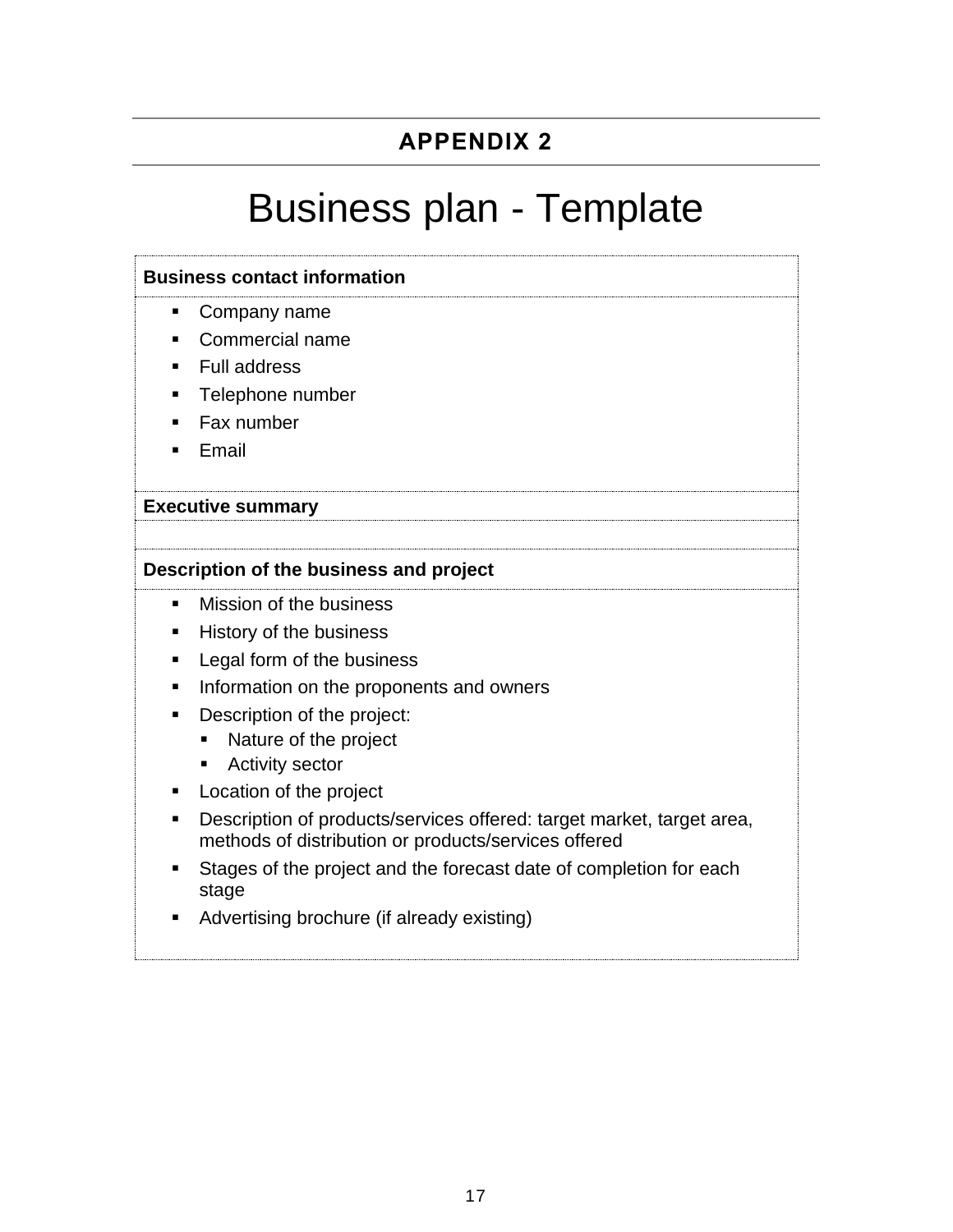#### **Market Analysis**

- Description of the activity sector:
	- General situation
	- Market trends
	- Opportunities
	- **EXEC** Government regulations
- **Target market (socio-demographic data, behaviour, attitudes, needs)**
- List of potential clients
- Target area
- Competitors:
	- Description
	- Main strengths and weaknesses
- Competitive advantages
- Potential market (e.g. estimated total annual sales)

#### **Marketing plan**

- **•** Price strategy (competitor's prices, gross profit margin, cost)
- Sales and distribution strategy (advertising, telemarketing, Internet and others)
- Promotional activities
- Budget and term

#### **Operating plan**

- Quality approach
- **•** Procurement (suppliers, products/services, delivery time)
- Fixed assets to be acquired (building/equipment)
- **EXECT** Human resources needed to carry out the project
- Technology investments
- Environmental standards
- Permits and licences needed to carry out the project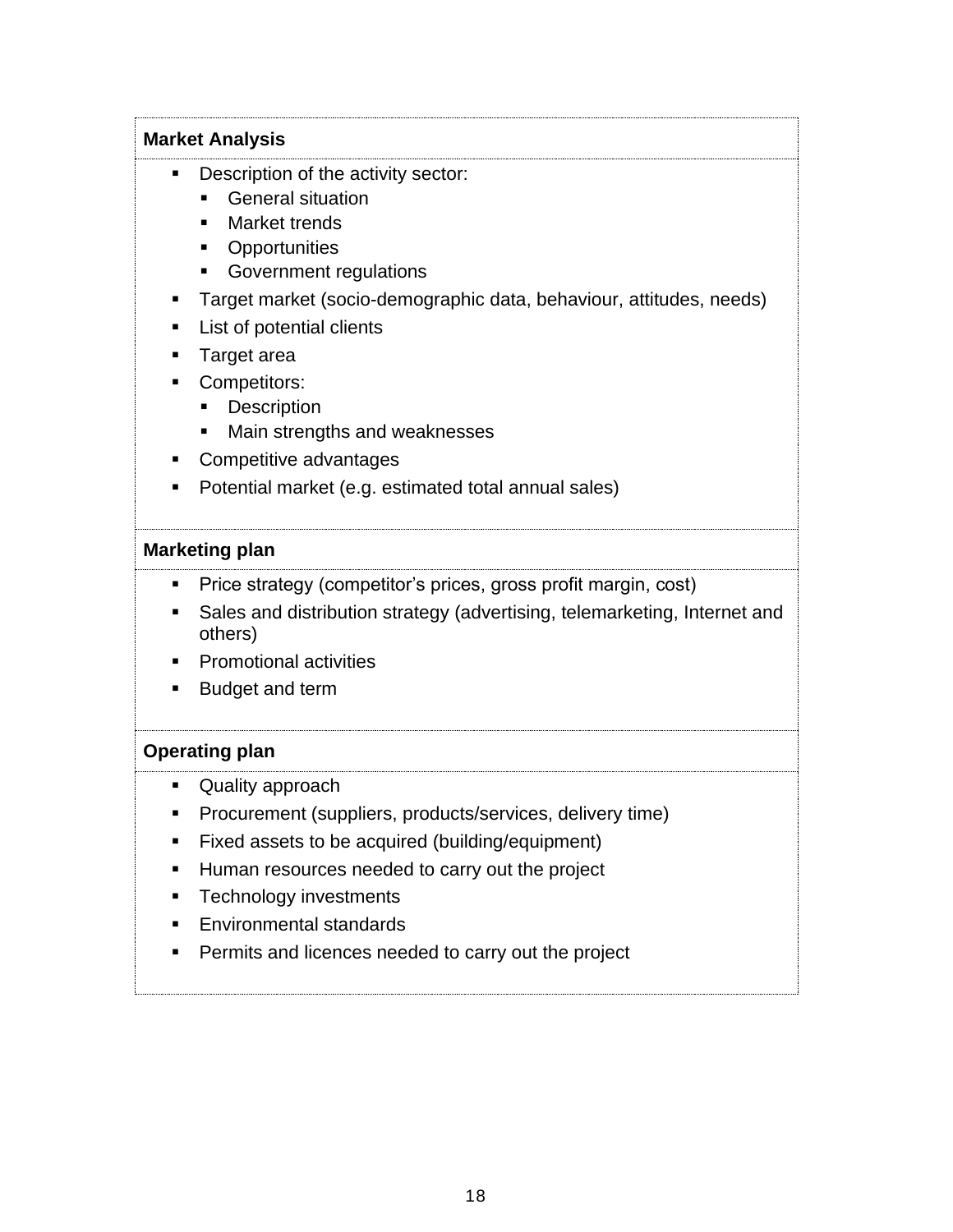| <b>Financial plan</b>                                                                                                               |
|-------------------------------------------------------------------------------------------------------------------------------------|
| Projected investment costs and financing required to carry out the<br>project                                                       |
| Financial statements from the last two years<br>$\blacksquare$                                                                      |
| Financial forecasts for the first three years of operation, including an<br>income statement, balance sheet and monthly cash budget |
| Offers from banking facilities<br>$\blacksquare$                                                                                    |
| Offers from financial partners<br>$\blacksquare$                                                                                    |
| <b>Documents</b>                                                                                                                    |
| Promoters' résumés<br>п.                                                                                                            |
| Shareholders' agreement (if necessary)                                                                                              |

**Note**: The financial statements and financial forecasts must be prepared according to generally accepted accounting standards in Québec.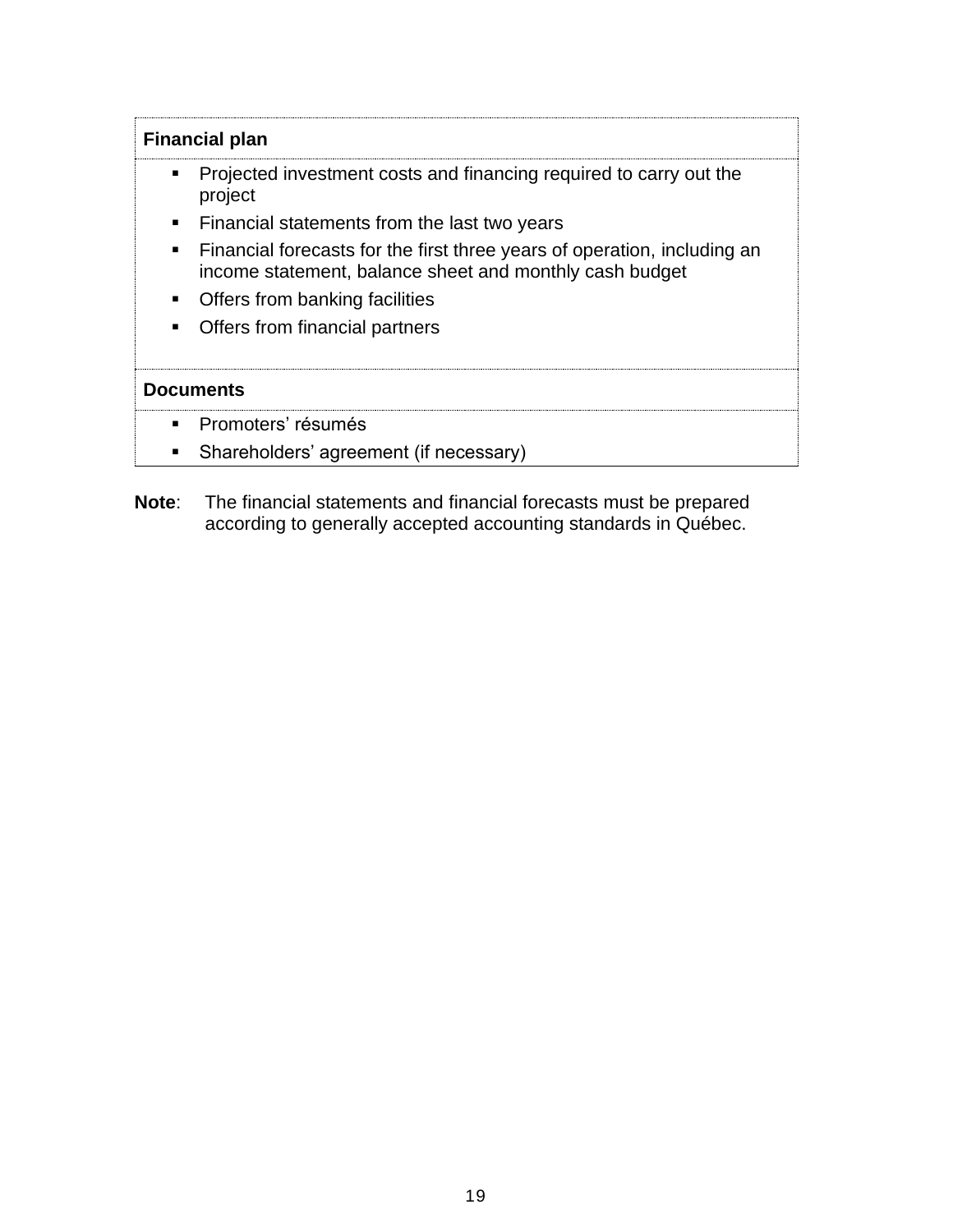#### <span id="page-20-0"></span>**1. AWARDING OF CONTRACT RULES**

The **Beneficiary** may not be awarded any construction contract of more than \$100,000 without completing a request for public tender. A public tender must, at the very least, respect the following parameters:

- Publication in a regional newspaper or specialized publication;
- In the event that there is no compliant bidder following the publication of a public tender or no bids received, the organization may request the authorization of the **ATR** to proceed with a call for tenders by invitation;
- The contracts must be granted to the lowest compliant bidders.

At the request of the **ATR**, the **Beneficiary** must provide:

- the documents (plans and specifications, publication notice), schedule (publication, submission and opening) and the modifications to public tender(s);
- the contractors or suppliers who obtained the public tender documents;
- the names of the businesses or suppliers (bidders) who responded to the public tender(s);
- $\bullet$  the names of the bidders who are compliant with the public tender(s);
- the tender amounts received.

[https://www.quebec.ca/tourisme-et-loisirs/aide-financiere/guide-adjudication](https://www.quebec.ca/tourisme-et-loisirs/aide-financiere/guide-adjudication-contrats-construction/#c19794)[contrats-construction/#c19794](https://www.quebec.ca/tourisme-et-loisirs/aide-financiere/guide-adjudication-contrats-construction/#c19794)

#### **2. POLITIQUE D'INTÉGRATION DES ARTS À L'ARCHITECTURE ET À L'ENVIRONNEMENT DES BÂTIMENTS ET DES SITES GOUVERNEMENTAUX PUBLICS**

All construction or expansion projects of a building or site open to the public, in totality or in part, for the purpose of information, recreation or obtaining a product/service, are subject to the "Politique d'intégration des arts à l'architecture et à l'environnement des bâtiments et des sites gouvernementaux et publics."